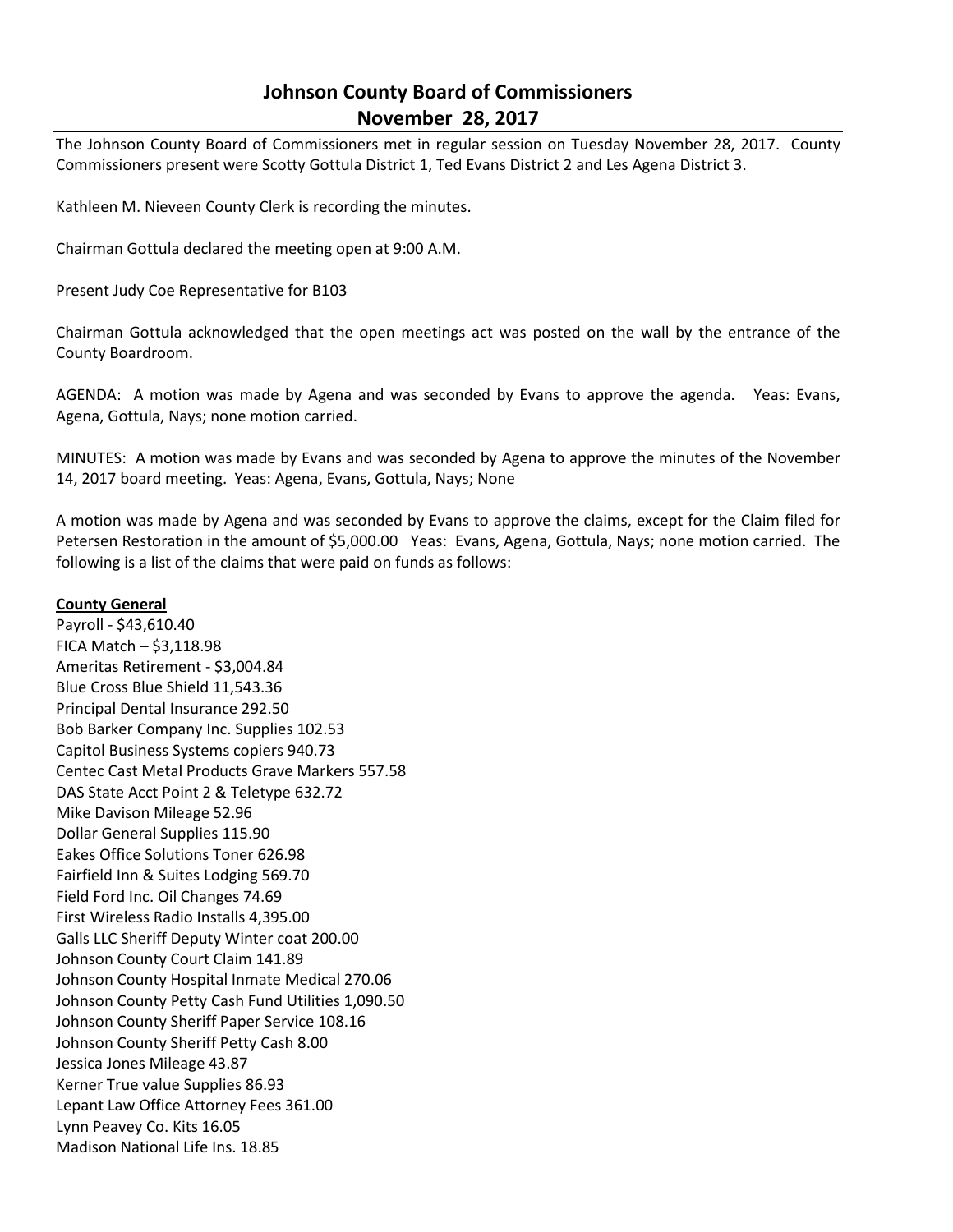Moran Plumbing & Heating Repairs 235.00 NACO Registration 125.00 Ne Health & Human Services Inmate 93.00 Nemaha County Clerk bailiff Reimbursement 97.96 O'Keefe Elevator co. Maintenance 296.06 Rita Olbering Transcript 256.10 Paramount Linen Rugs 83.23 Physicians Lab Inmate Exp. 565.00 Postmaster Postage 1,238.00 Region V. Systems EPC 764.00 REPCO Marketing Supplies 44.25 Scotty's Grocery Inmate Meals 1,347.00 Smith, Schafer, Davis Gaertig LLC Attorney Fees 3,172.74 Richard R. Smith Dues 319.00 Sunrise Publication Renewals 89.86 Tecumseh Dental Clinic Inmate Med. 162.00 Time Warner Cable Phone 859.70 US Bank Corp. Parking/Meals 13.89 US Cellular Tower Rent 438.00 US Cellular Phone 84.50 Verizon Wireless Phone 249.90 Windstream Phone 643.78

#### **ROAD Fund**

Payroll – \$18,529.44 FICA Match – 1,300.66 Ameritas Retirement – 1,250.78 Blue Cross Blue Shield Insurance 6,968.66 Principal Dental Insurance 163.80 Eggers Brothers Inc. Bolts 23.50 G & G oil Fuel and Filter 19,216.46 Johnson County Petty Cash Utilities 80.61 Martin Marietta Rock 6,148.70 MathesonTri-Gas 154.65 Midwest Underground Inc. Tecumseh NW C004912020 \$41,667.38 Nebraska Public Power Utilities 28.16 Paramount Rugs 17.75 Rockmount Research Supplies 162.42 Sam's Club Office Supplies 174.69 Topp's Small Engines Chain 16.00 US Bank Postage/Supplies 54.58 US Cellular Phone 81.31 Windstream Phone 136.04

### **KENO FUND**

Johnson County NE. Historical Society Match 2,000.00

### **Emergency Management Fund**

Johnson County Petty Cash Fund Utilities 32.35

### **AMBULANCE FUND**

Alyson Gottula EMT Uniform 139.90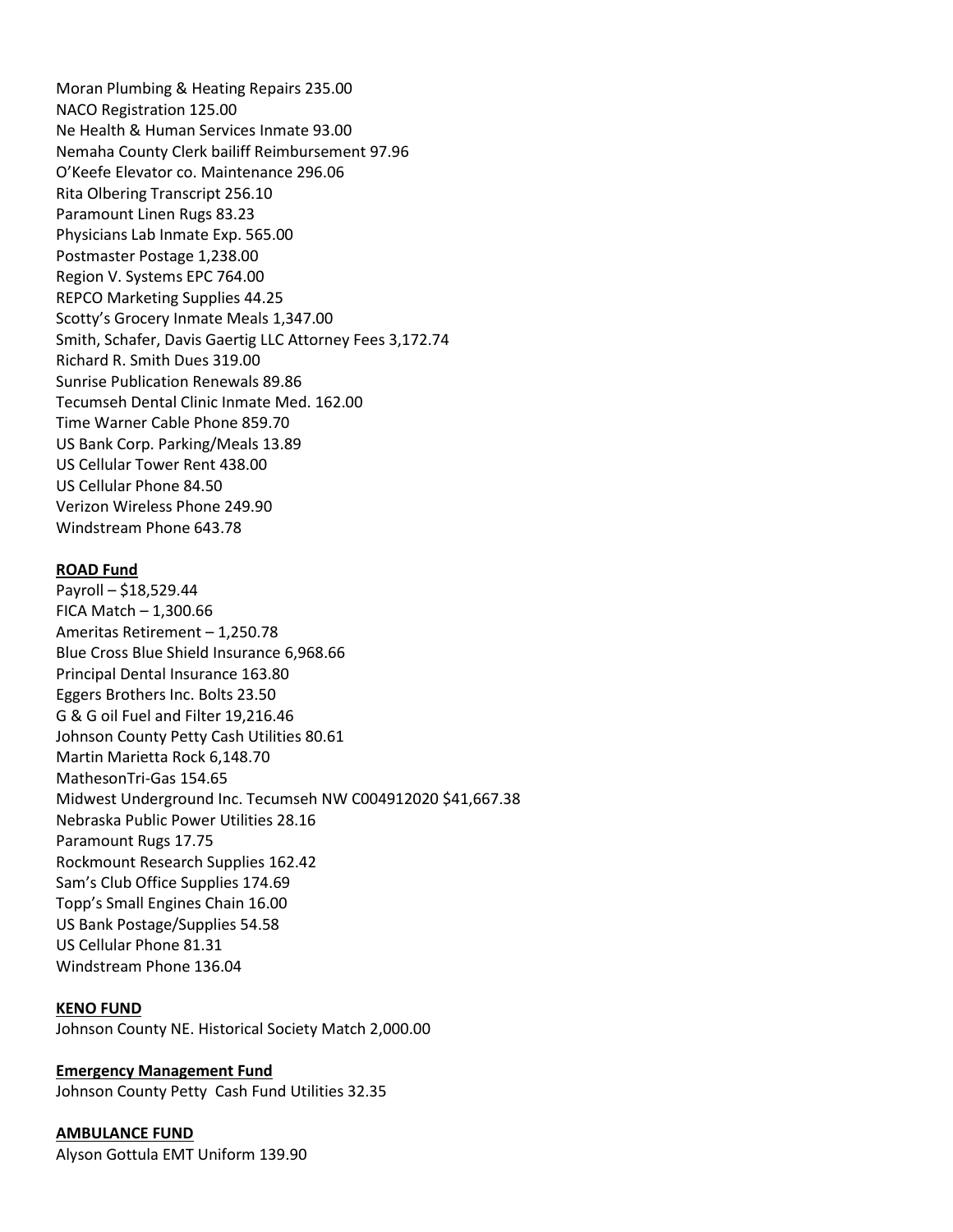Johnson County Hospital Supplies 428.16 Johnson County Road Dept. Diesel 98.80 Matheson Tri-Gas 91.27 Mitch Nemann Text book 84.70 Southeast Community College Fees/Tuition 1,867.50

Sandy Morrissey, Director of the RPC, shared information regarding funding and the local coalition and Youth Action Board, she also presented to the board the Nebraska Risk and Protective Factor Student Survey Results for 2016. This report was placed on file in the County Clerk's Office.

The board acknowledges the Johnson County Sheriff's Balance Sheet as of October 31, 2017

Highway Supt. Matt Schaardt and Kelly Kuhl Road Sec. were present at the meeting. Matt reported that the Historical Bridge Project is on track, also discussed was the cost of Rock and plans for the winter months.

The fuel bids were opened at 9:15 A.M. and placed on file in the county clerk's Office. A motion was made by Evans and was seconded by Agena to approve the fuel bid from G & G Oil Company as follows:

Tecumseh Shop Unleaded with 10% Ethanol \$2.049, Diesel Low Sulfur #1 on Road \$2.549, Diesel Low Sulfur #2 on Road \$2.319

Cook Crab Orchards, Elk Creek and Sterling Shops Diesel Low Sulfur #1 off Road \$2.299, Diesel Low Sulfur #1 off Road \$2.049

Yeas: Evans, Agena, Gottula, Nays; none motion carried.

Laura Osborn Juvenile Justice was present to review the Grand and the contracts with Maxine Schatz and herself.

A motion was made by Evans and seconded by Agena to approve the Agreement between Johnson County, Nemaha County, Pawnee County and Richardson County, Laura Osborne, and Maxine Schatz to implement a Four County Juvenile Service diversion Education program. Yeas: Evans, Agena, Gottula, Nays; none motion carried.

A motion was made by Agena and was seconded by Evans to approve the Memorandum of understanding for obtaining County Juvenile Services Aid Program Funds. Yeas: Evans, Agena, Gottula, Nays; none motion carried.

Doug Goracke Tecumseh Utilities informed the board that the power will be shut off to the Courthouse on December  $9<sup>th</sup>$  to replace a transformer.

Chairman Gottula at 10:00 opened a public hearing on nuisance trees on land adjoining 611 Avenue between 737 and 738 Roads. County Attorney Rick Smith and Highway Superintendent Matt Schaardt presented evidence of trees on parcels no. 490002234 and 490002137 impeding the roadway. Agena made a motion to declare the trees to be a nuisance and to order the landowners to abate the nuisance within thirty (30) days. Evans seconded. Voting in favor were Gottula, Evans, and Agena. Nays; none motion carried.

A motion was made by Agena and was seconded by Evans to go into closed session at 10:19 A.M. for the purpose of Discussion of legal matters between the County Board and County Attorney. Yeas: Evans, Agena, Gottula, Nays; none motion carried.

A motion was made by Agena and was seconded by Evans to go out of closed session at 10:30 A. M. Yeas: Evans, Agena, Gottula, Nays; none motion carried.